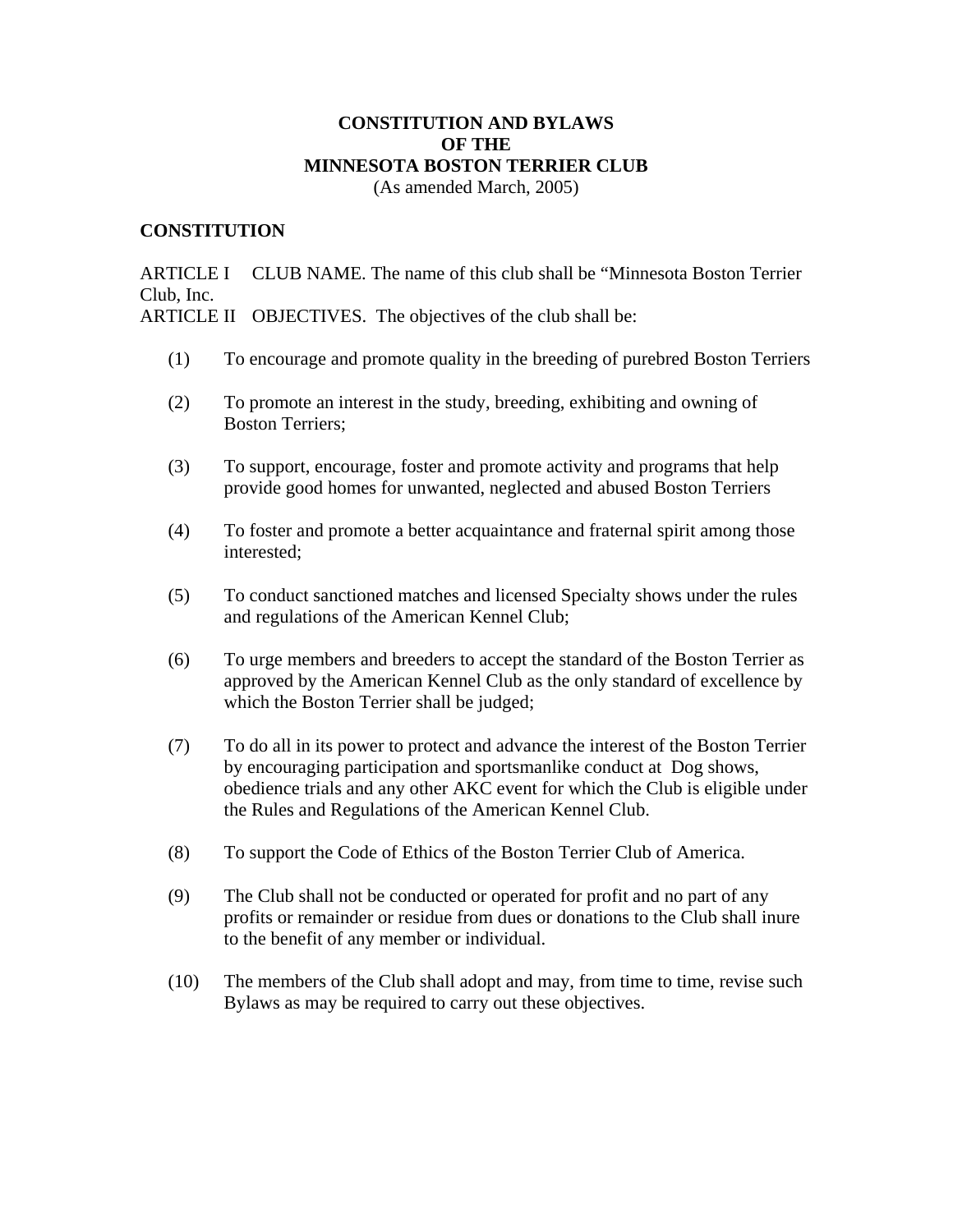## **BYLAWS**

## ARTICLE I MEMBERSHIP.

SECTION 1. ELIGIBILITY. There shall be three types of membership open to all persons who are in good standing with the American Kennel Club and who subscribe to the purposes of this Club.

- 1. Individual Membership
- 2. Family Membership
- 3. Junior Membership

The Individual Membership shall be open to all persons eighteen years of age and older who are in good standing with the American Kennel Club and who subscribe to the purposes of this club. Family Membership shall be open to spouses, domestic partners and children under 18 years residing in the same household and are in good standing with the American Kennel Club. Junior members cannot vote or hold office and may automatically convert to individual membership upon reaching their 18th birthday. Family memberships will allow one vote per adult member in good standing with a maximum of 2 votes per household.

SECTION 2. DUES. Membership dues shall not exceed \$20.00 for Individual Membership and \$30.00 for a Family Membership, payable October 1, after the September Annual Meeting. Four weeks prior to the Annual Meeting date the Treasurer shall send to each member a statement of his/her dues for the ensuing year. Membership dues shall be set by a majority vote of the Board of Directors.

SECTION 3. ELECTION TO MEMBERSHIP. Each applicant for membership shall apply on a form as approved by the Board of Directors and which shall provide that the applicant agrees to abide by this Constitution and Bylaws, abide by the BTCA Code of Ethics and the rules of the American Kennel Club. The application shall state the name, phone number, e-mail address (if available), occupation and address of the applicant and shall carry the endorsement of two members in good standing. Accompanying the application, the prospective member shall submit dues payment for the current year. Dues shall not be pro-rated for a partial year.

All Applications are to be filed with the Recording Secretary and each application is to be read at the first meeting of the Club following receipt. At the next Club meeting, the application will be voted upon.

Favorable votes of 2/3 of the members in attendance at a meeting of the Club shall be required to elect an applicant, voting by secret ballot.. Applicants for membership who have been rejected by the Club cannot reapply for six months.

SECTION 4. TERMINATION OF MEMBERSHIP. Memberships may be terminated: By resignation. Any member in good standing may resign from the Club upon written notice to the Recording Secretary, but no member may resign when in debt to the Club.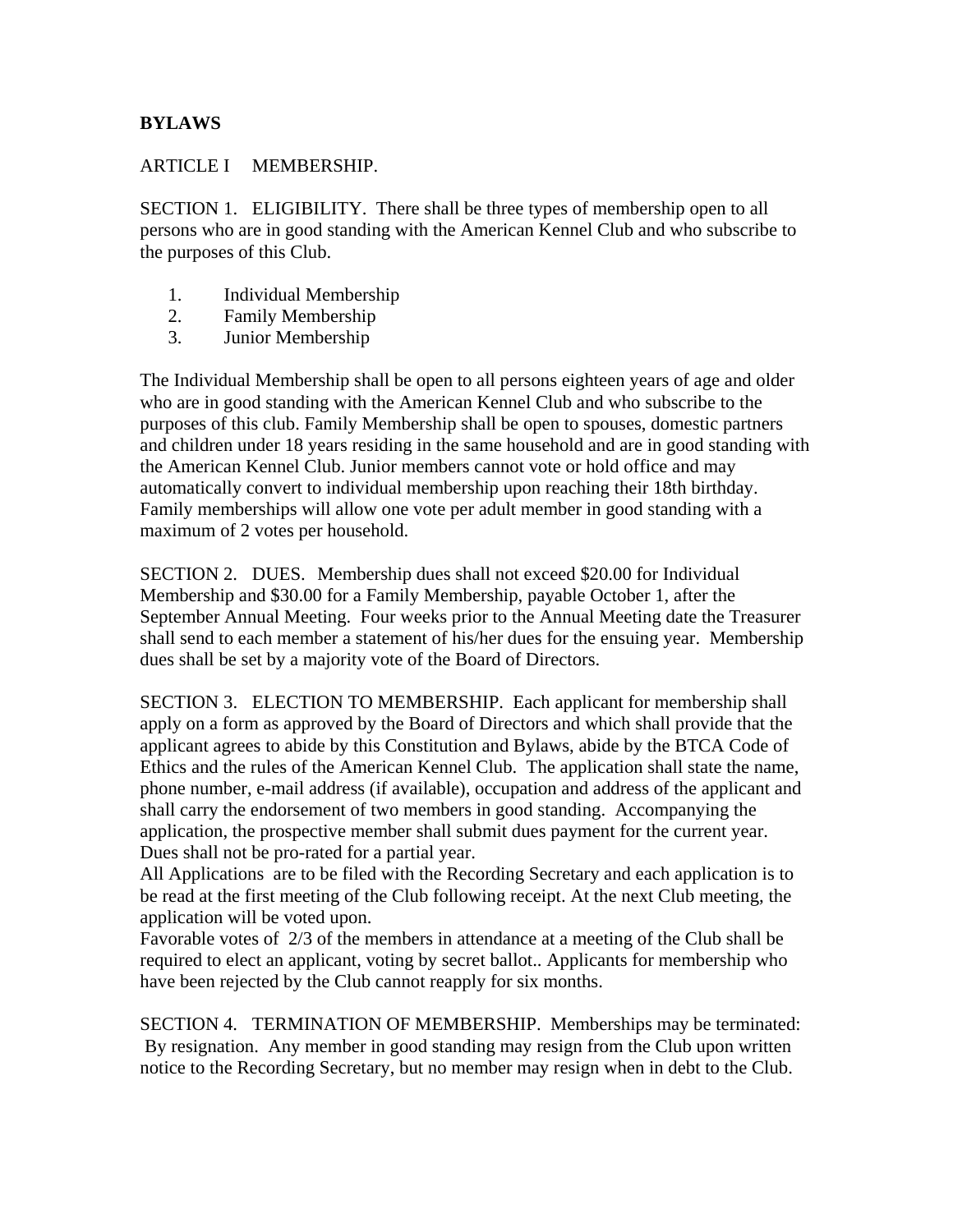Obligations other than dues are considered a debt to the Club and must be paid in full prior to resignation.

Lapsing. A membership will be considered as lapsed and automatically terminated if such member's dues remain unpaid 90 days after the first day of the Club fiscal year. In no case may a person be entitled to vote at any Club meeting whose dues are unpaid as of the date of that meeting.

Expulsion. A membership may be terminated by expulsion as provided in Article VI of these Bylaws.

Violation of code of Ethics. Membership may be terminated as provided in Article VI of these Bylaws.

## ARTICLE II. MEETINGS.

SECTION 1. CLUB MEETINGS. Monthly meetings of the Club, with a minimum of 8 per year, shall be held in the Greater Twin Cities area . The meeting shall be at such hour and place as may be decided by the Board of Directors. Written notice of each meeting shall be mailed by the Recording Secretary at least ten days prior to the date of the meeting. The quorum at a regular meeting shall consist of 20% of the total Club membership in good standing, including officers.

SECTION 2. SPECIAL CLUB MEETINGS. Special meetings may be called by the President, or by a majority vote of the members of the Board or by the Recording Secretary upon receipt of a petition signed by five members of the Club who are in good standing. Such meetings shall be held within the Greater Twin Cities area at such hour and place as may be designated by the Board of Directors. . The purpose of the meeting should be stated and no other Club business may be transacted. The quorum for the Special Meeting shall consist of 20% of the total membership, including 3 Board members. Notice of such meeting shall be sent by the Recording Secretary 14 days prior to the meeting.

SECTION 3. BOARD MEETINGS. Meetings of the Board of Directors shall be held no less than (6) times per year in the Greater Twin Cities area at the discretion of the President or by the Secretary upon receipt of a written request signed by that least 3 members of the Board. A written notice of each meeting shall be sent by the Recording Secretary at least 5 days prior to the date of the meeting. A quorum for such a meeting shall be a majority of the Board.

SECTION 4. SPECIAL BOARD MEETINGS. Special meetings of the Board may be called by the President and shall be called by the Recording Secretary upon receipt of a written request signed by at least 3 members of the Board. Such special meetings shall be held within the Greater Twin Cities at such a place, date and hour as may be designated by the person authorized herein to call such meeting. Written notice of such meeting shall be mailed by the Recording Secretary 5 days prior to the date of the meeting. Any such notice shall state the purpose of the meeting and no other business shall be transacted. A quorum for such a meeting shall be a majority of the Board.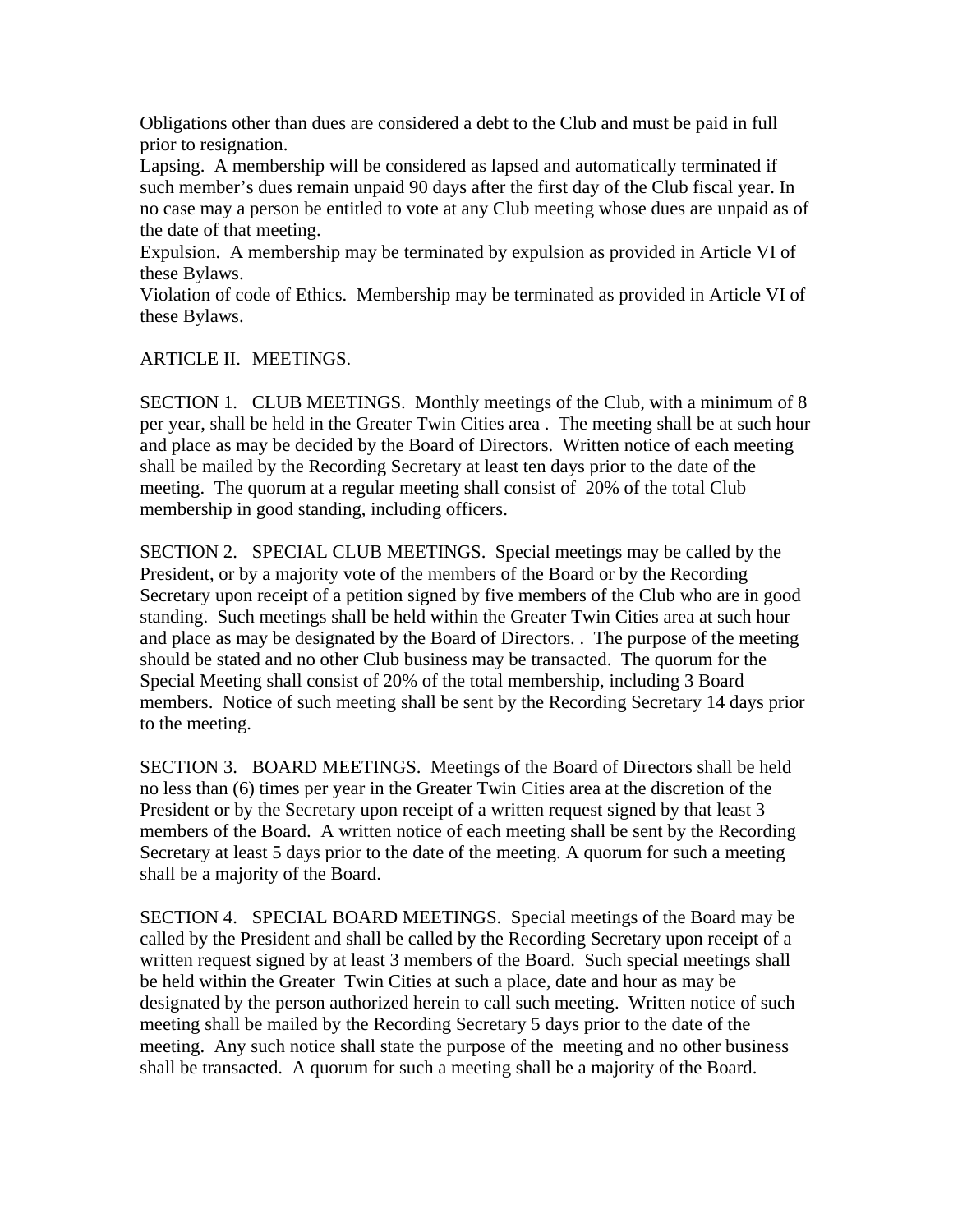SECTION 5. VOTING. All members eighteen years of age and above, in good standing, and whose dues are paid for the current year, shall be eligible to vote in the annual election.

# ARTICLE III DIRECTORS AND OFFICERS

SECTION 1. BOARD OF DIRECTORS. The Board shall be comprised of the President, Vice President, Recording Secretary, Corresponding Secretary Treasurer, most current Past President,. Show Chair, Rescue Chair, , Membership Chairman and two members at large, all of whom shall be elected for a one year term at the Club's Annual Meeting.

The General management of the Club's affairs shall be entrusted to the Board of Directors.

Only those members of the Board who hold elected positions will be allowed to vote on Club business. The chairs of Show, Membership and Rescue will serve in a non-voting capacity.

SECTION 2. OFFICERS. The Club's officers, consisting of the President, Vice President, Recording Secretary, Corresponding Secretary and Treasurer shall serve in their respective capacities both with regard to the Club and it's meetings and the Board and it's meetings.

- (a) The President shall preside at all meetings of the Club and of the Board and shall have the duties and powers normally appurtenant to the Office of the President in addition to those particularly specified in these Bylaws. The President shall be an ex-officio member of all committees.
- (b) The Vice President shall assume all duties of the President in his/her absence, incapacity or upon the resignation of the President and until the Office of President is filled as defined in Section 3 below.
- (c) The Recording Secretary shall keep record of all meetings of the Club and of the Board and of all matters of which a record shall be ordered by the Club. The Recording Secretary shall also keep a roll of the members of the Club with their addresses. A copy of all minutes for each kind of meeting will be made by the Recording Secretary and given to the President.
- (d) The Corresponding Secretary shall have charge of the correspondence, notify officers and Directors of their election to office, be responsible for correspondence to the Annual Specialty and carry out such other duties as are prescribed in these Bylaws.
- (e) The Treasurer shall collect and receive all monies due or belonging to the Club and provide a receipt thereof. He/she shall deposit the same in a bank satisfactory to the Board, in the name of the Club. His/her books shall at all times be open to inspection by the Board and he/she shall report to them at every meeting, the condition of the Club's finances and every item or receipt or payment not before reported. The Treasurer will continuously account separately those funds in the general fund and those dedicated for specific use. At the Annual Meeting he/she shall render an account of all monies received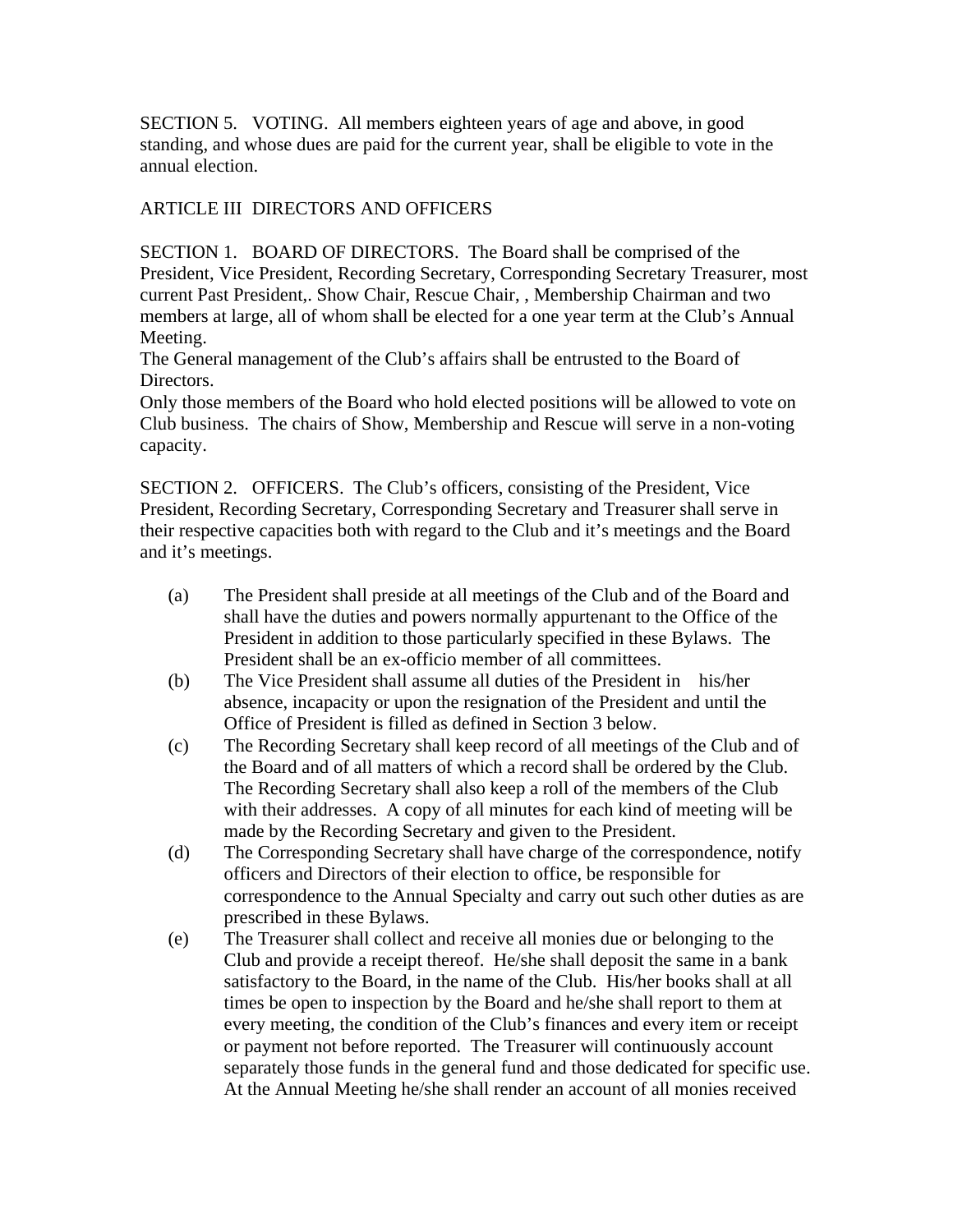and expended during the previous fiscal year. The Treasurer shall be responsible for maintaining a list of the current members in good standing.

- (f) The Treasurer shall be bonded at the discretion of the Board of Directors an at the expense of the Club.
- (g) The immediate Past-President shall become an ex-officio member of the Board for a term of 1 year with full voting and motion privileges.

SECTION 3. VACANCIES. Any vacancies occurring on the Board during the year shall be filled for the un-expired term of office by a majority vote of all the then members of the Board, except that a vacancy in the office of President shall be filled automatically by the Vice President and the resulting vacancy in the office of Vice President shall be filled by the Board.

# ARTICLE IV. CLUB YEAR, ANNUAL MEETING, ELECTIONS

SECTION 1. CLUB YEAR. The Club's fiscal and official year shall begin on the 1st day of October and end on the 30th day of September.

SECTION 2. ANNUAL MEETING. The annual meeting shall be the regular September meeting, held during the month of September, at which time nomination and election of officers shall be held. The Recording Secretary shall notify the members ten days prior to this meeting. Duly elected Members of the Board of Directors shall take office immediately upon the conclusion of the election and shall serve in their respective capacities until the next election. Each retiring officer shall turn over to their successor in office all properties and records relating to that office within 30 days after the election.

SECTION 3. NOMINATIONS TO THE BOARD OF DIRECTORS. No person may be a candidate in a Club election who has not been nominated. During the month of June the Board shall select a Nominating Committee consisting of 3 member and 2 alternates, not more than one of whom shall be a member of the Board. The Corresponding Secretary shall immediately notify the committee members and the alternates of their selection. The Board shall name a chairperson for the committee and it shall be his or her duty to call a meeting that shall be held on or before the 10th of July.

- (a) The Committee shall nominate one candidate for each expiring position on the Board and after securing the consent of each person so nominated, shall immediately report their nominations to the Corresponding Secretary in writing.
- (b) Within 10 days of receipt of the Nominating Committee's report, the Corresponding Secretary shall notify each member in writing of the candidates so nominated.
- (c) Additional nominations may be made at the August meeting by any member in attendance, provided that the person so nominated does not decline when the name is proposed, and provided further that if the proposed candidate is not in attendance at this meeting, the proposer shall present to the Recording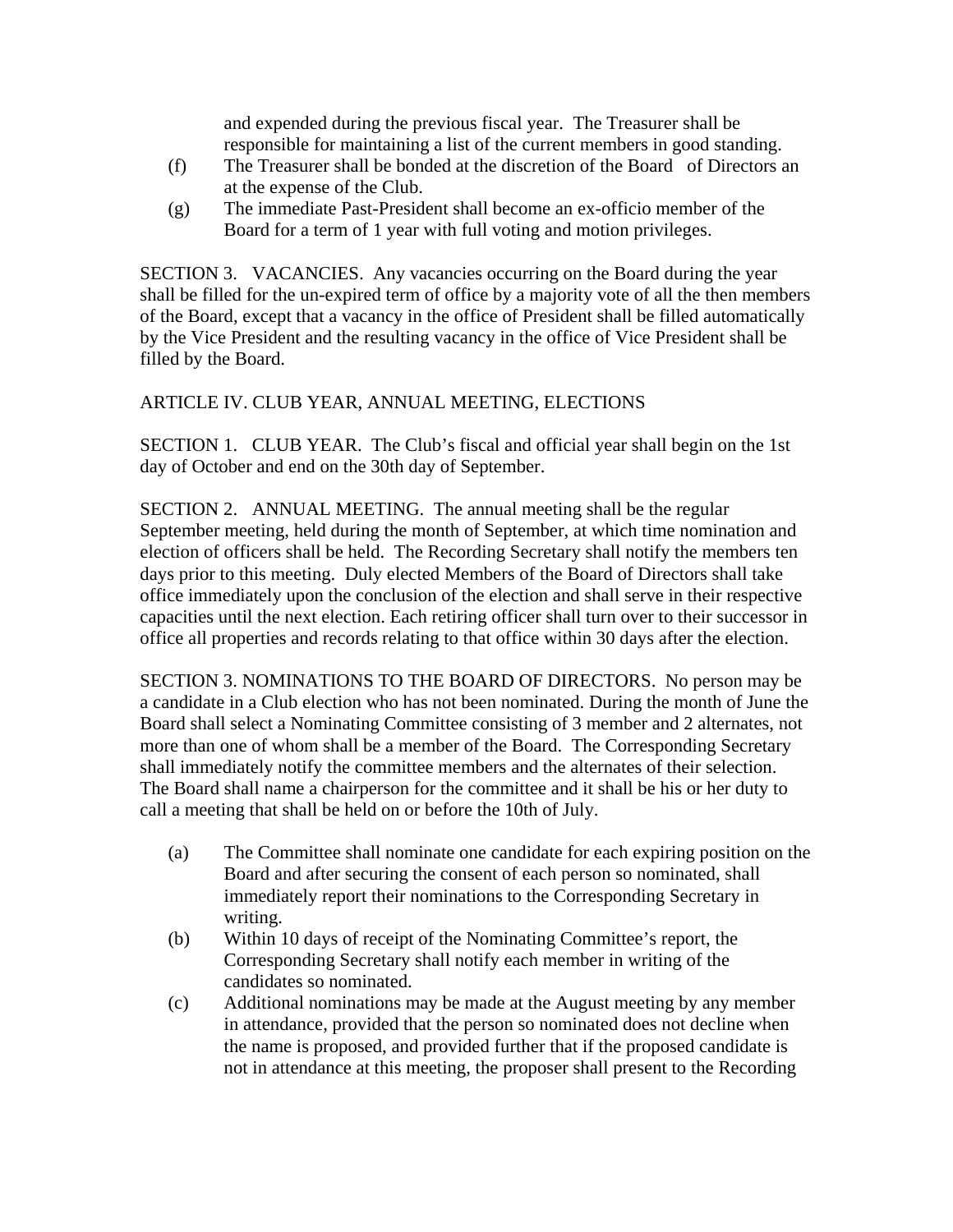Secretary a written statement from the proposed candidate signifying willingness to be a candidate.

- (d) No person may be a candidate for more than one position and the additional nominations that are provided for herein may be made only from among those members who have not accepted a nomination of the Nominating Committee.
- (e) In the event a person holding a Board seat or Office is nominated for or appointed to anew position on the Board, his or her former position will be vacated automatically upon election or appointment to the new position.
- (f) Nominations cannot be made at the Annual Meeting or in any manner other than as provided in this Section.

SECTION 4. ELECTIONS. The nominated candidate receiving the greatest number of votes for each office shall be declared elected. The nominated candidates for other positions on the Board who received the greatest number of votes for such positions shall be declared elected.

# ARTICLE V. COMMITTEES

SECTION 1. COMMITTEE CHAIRMEN APPOINTMENTS. The Board may, each year, appoint the chairmen of committees to advance the work of the Club. Such committees shall always be subject to the final authority of the Board. Vacancies in chairmanships due to resignation or termination by the Board shall be filled by the President, subject to Board approval.

SECTION 2. Any committee appointment may be terminated by a majority vote of the full membership of the Board upon written notice to the appointee; and the Board may appoint successors to those persons whose services have been terminated.

## ARTICLE VI. DISCIPLINE

SECTION 1. AMERICAN KENNEL CLUB SUSPENSION. Any member who is suspended from the privileges of the American Kennel Club automatically shall be suspended from the privileges of this Club for a like period.

SECTION 2. BOSTON TERRIER CLUB OF AMERICA, INC. SUSPENSION. Any member who is suspended from the privileges of the Boston Terrier Club of America, Inc. automatically shall be suspended from the privileges of this Club.

SECTION 3. CHARGES. An individual member may prefer charges against another individual member for alleged misconduct prejudicial to the best interests of the Club. Written charges with specifications must be filed in duplicate with the Recording Secretary together with a deposit of \$20, which shall be forfeited if such charges are not sustained by the Board following a hearing. The Secretary shall promptly send a copy of the charges to each member of the Board or present them at a Board meeting, and the Board shall first consider whether the actions alleged in the charges, if proven, might constitute conduct prejudicial to the best interests of the Club. If the Board considers that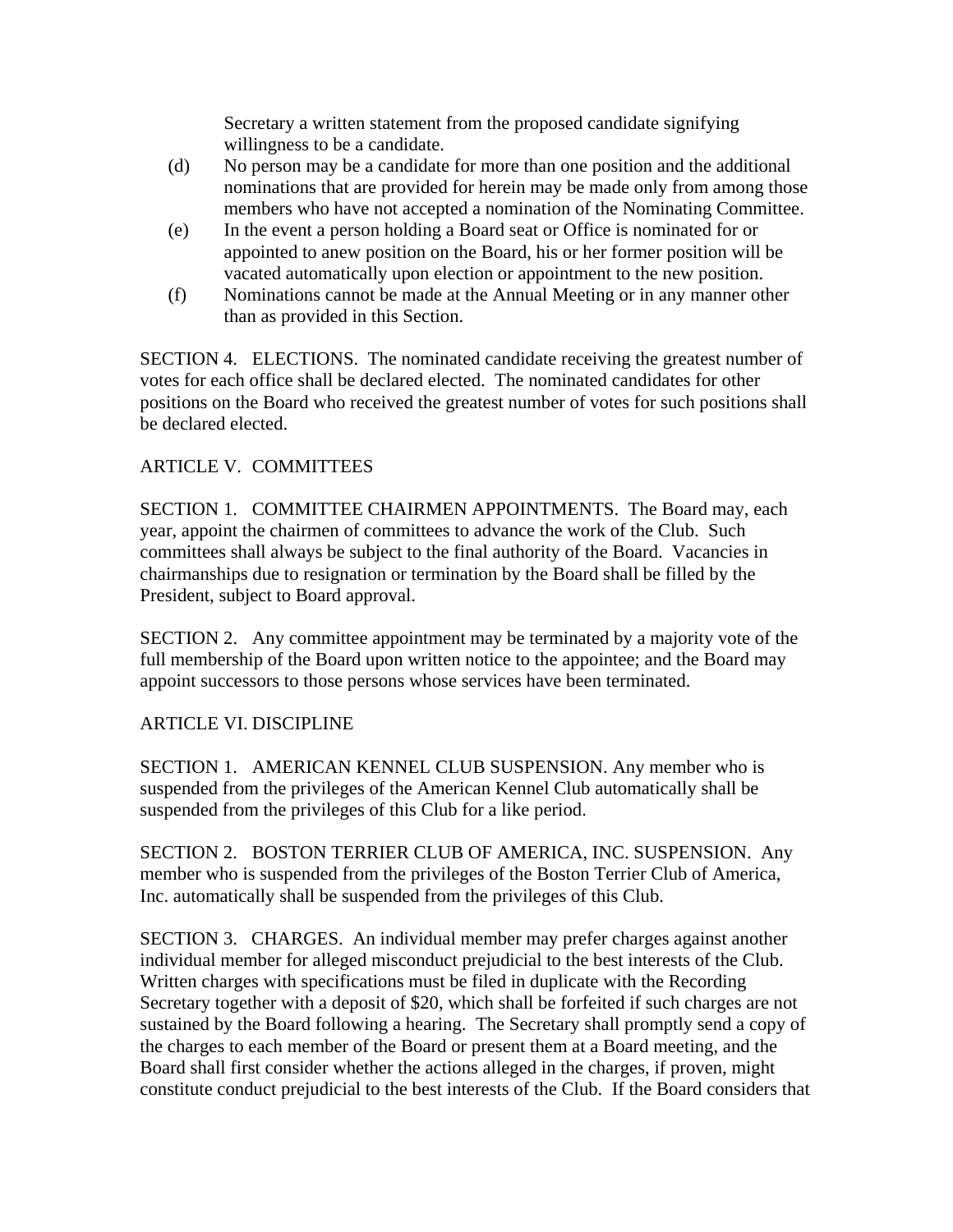the charges do not allege conduct that would be prejudicial to the best interests of the Club, it may refuse to entertain jurisdiction. If the Board entertains jurisdiction of the charges, it shall fix a date for a hearing by the Board not less that three weeks nor more than six weeks thereafter. The Recording Secretary shall promptly send one copy of the charges and the specifications to the accused member by registered mail together with a notice of the hearing and an assurance that the defendant may personally appear in his/her own defense and bring witnesses if he/she wishes.

SECTION 4 BOARD HEARING. The Board shall have complete authority to decide whether counsel may attend the hearing, but both complainant and defendant shall be treated uniformly in that regard. Should the charges be sustained after hearing all the evidence and testimony presented by the complainant and defendant, the Board may, by a majority vote of those present, reprimand or suspend the defendant from all privileges of the Club for not more than six months from the date of the hearing. And, if it deems that punishment insufficient, it may also recommend to the membership that the penalty be expulsion. In such case, the suspension shall not restrict the defendant's right to appear before his/her fellow members at the ensuing Club meeting which considers the Board's recommendation. Immediately after the Board has reached a decision, it's finding shall be put in written form and filed with the Recording Secretary. The Recording Secretary, in turn, shall notify each of the parties of the Board's decision and penalty, if any.

SECTION 5. EXPULSION. Expulsion of a member from the Club may be accomplished only at a meeting of the Club following a Board hearing and upon the Board's recommendation as provided in Section 4 of this Article. Such proceedings may occur at a regular or a special meeting of the Club to be held within 60 days but not earlier than 30 days after the date of the Board's recommendation of expulsion. The defendant shall have the privilege of appearing in his own behalf, though no evidence shall be taken at this meeting. The President shall read the charges and the Board's finding and recommendation and shall invite the defendant, if present, to speak in his/her own behalf if he/she wishes. The members shall then vote by secret ballot on the proposed expulsion. If expulsion is not so voted, the Board's suspension shall stand. .

### ARTICLE VII. AMENDMENTS

#### SECTION 1. AMENDMENTS.

 Amendments to the Constitution and Bylaws may be proposed by the Board of Directors or by written petition addressed to the Recording Secretary signed by 20% of the membership in good standing. Amendments proposed by such petition shall be promptly considered by the Board of Directors and must be submitted to the members with recommendations of the Board by the Secretary for a vote within three months of the date when the petition was received by the Secretary.

SECTION 2. -. The Constitution and Bylaws may be amended by a  $2/3$  secret vote of the members present and voting at any regular or special meeting called for the purpose,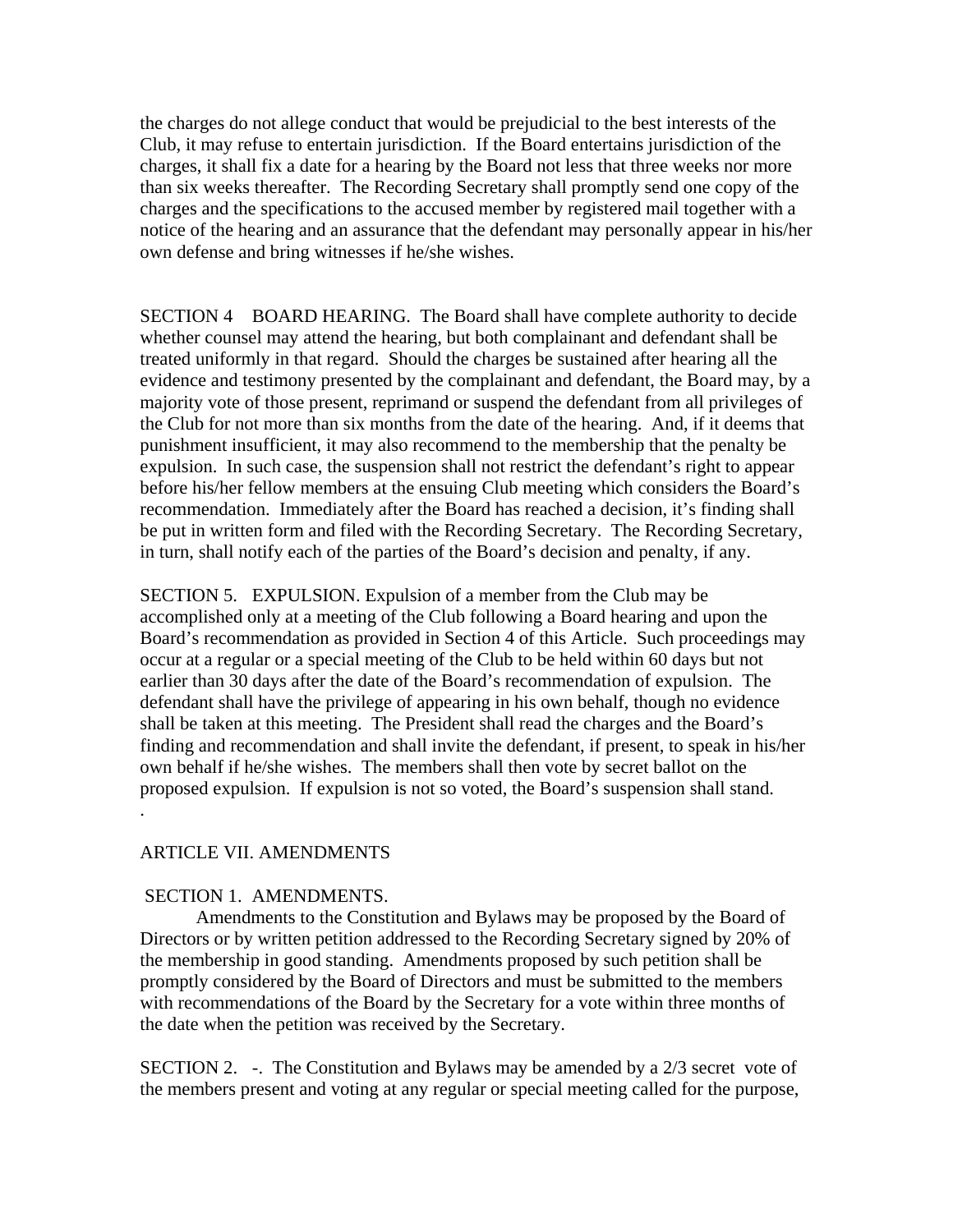provided the proposed amendments have been included in the notice of the meeting and mailed to each member at least 14 days prior to the date of the meeting.

 No amendment to the Constitution and Bylaws that is adopted by the Club shall become effective until the Board of Directors of the American Kennel Club has approved it.

#### ARTICLE VIII. DISSOLUTION.

SECTION 1. DISSOLUTION. The Club may be dissolved at any time by the written consent of not less than 2/3 of the members. In the event of the dissolution of the Club for the purpose of reorganization, whether voluntary or involuntary or by operation of the law, none of the property of the Club nor any proceeds thereof nor any asset of the Club shall be distributed to any members of the Club but after payment of the debts of the Club, its property and assets shall be given to a charitable or educational organization(s) for the benefit of dogs selected by the Board of Directors.

### ARTICLE IX. ORDER OF BUSINESS

SECTION 1. ORDER OF BUSINESS. At meetings of the Club, the order of business, so far as the character and nature of the meetings may permit, shall be as follows:

> Roll Call Minutes of the last meeting Report of Board Report of President Report of Secretary Report of Treasurer Report of Committees Election of Officers and Board (at Annual Meeting) Election of new members Unfinished Business New Business Adjournment

SECTION 2. At meetings of the Board, the order of business, unless otherwise directed by majority vote of those present, shall be as follows:

> Reading of minutes of last meeting Report of Recording Secretary Report of Treasurer Report of Committees Unfinished Business New Business Adjournment